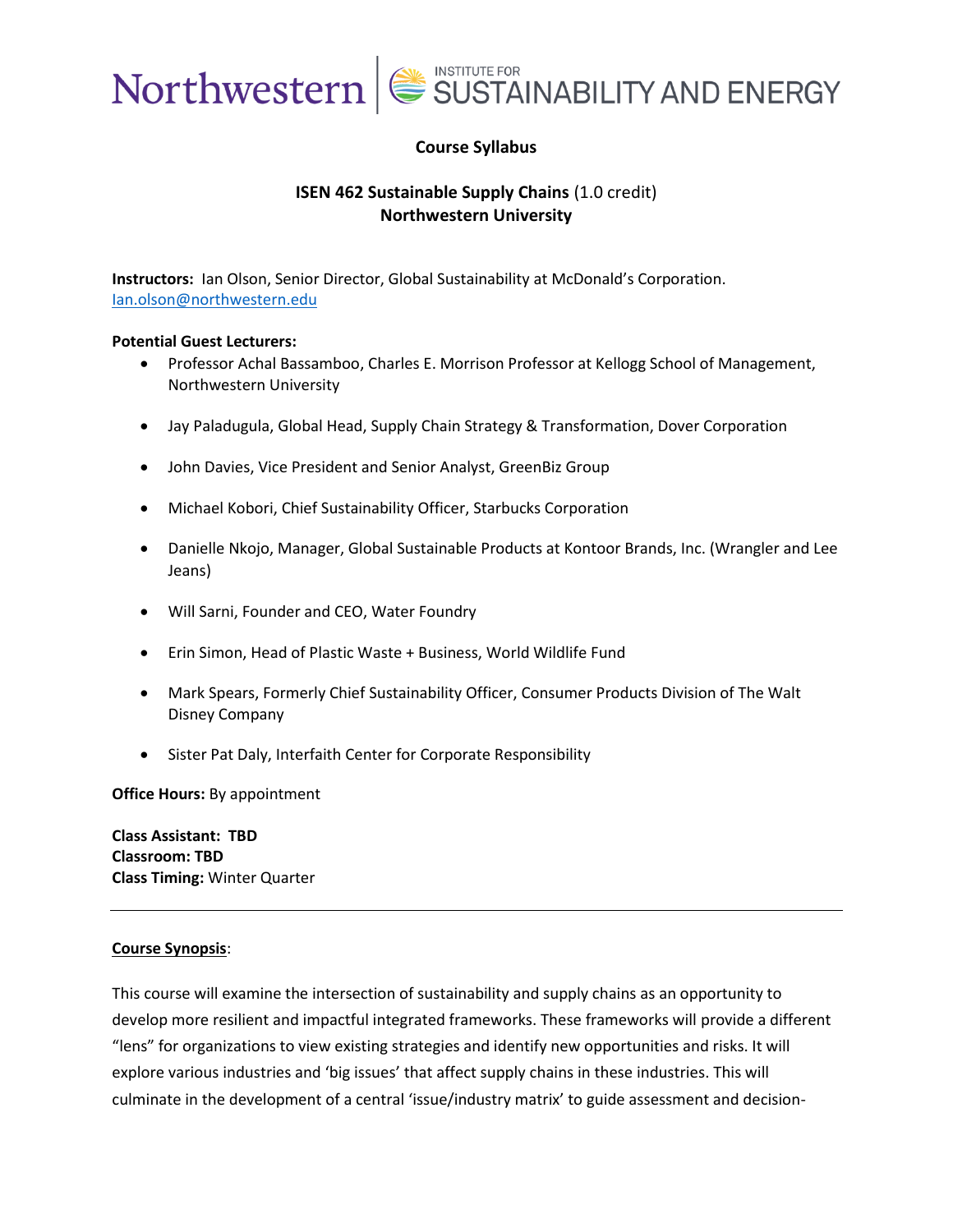making in the future. Additionally, an examination of future trends and more conventional theory and supply-chain design principles will be touched on as part of the course.

The course will emphasize qualitative processes and metrics to evaluate; how to 1) evaluate situations from varying perspectives, 2) construct holistic integrated proposals and 3) how to influence and implement strategies. Students will have regular reading assignments outside of class, and should come to class prepared for discussion. As a part of the class, we will have a series of guest lectures from industry experts on various aspects of supply chains. Student presence is expected and active participation is encouraged at all times. Readings are liable to be added mid-quarter, especially for weeks containing guest lectures.

**Course Goals:** Students should be able to:

- **Foundational** 
	- $\circ$  Defining Sustainability Develop an understanding of sustainability as a foundational concept and how it is being discussed in business and society.
	- $\circ$  Supply Chain Basics: Learn standard supply chain theory, organization and design practices in order to apply these to the supply chains of the future.
- Core Concepts
	- $\circ$  Supply Chains Are Not All Equal: Develop an understanding of supply chains in different industries to assess different characteristics and more effectively apply integrated sustainability methods and strategies.
	- $\circ$  The Big Issues: Gain an understanding of the pressing sustainability issues for supply chains and how they apply to different industries and different parts of the supply chain.
- Future Trends
	- $\circ$  Supply Chains Moving Forward: Students will learn about collaborative strategies, digitization and other future trends to be aware of in supply chains.

## **Grading/Assessment**:

Grading will be based on all the modes of assessment listed below. Students will receive clear and consistent feedback on their work throughout the quarter, and improvements over the course of the quarter will be noted.

| Component     | <b>Weight</b> | <b>Details</b>                                                                                                    | <b>Due</b> |
|---------------|---------------|-------------------------------------------------------------------------------------------------------------------|------------|
| Participation | 15%           | Based on attendance, in-class contribution to<br>discussion and engagement outside the class via<br>office hours. | Ongoing    |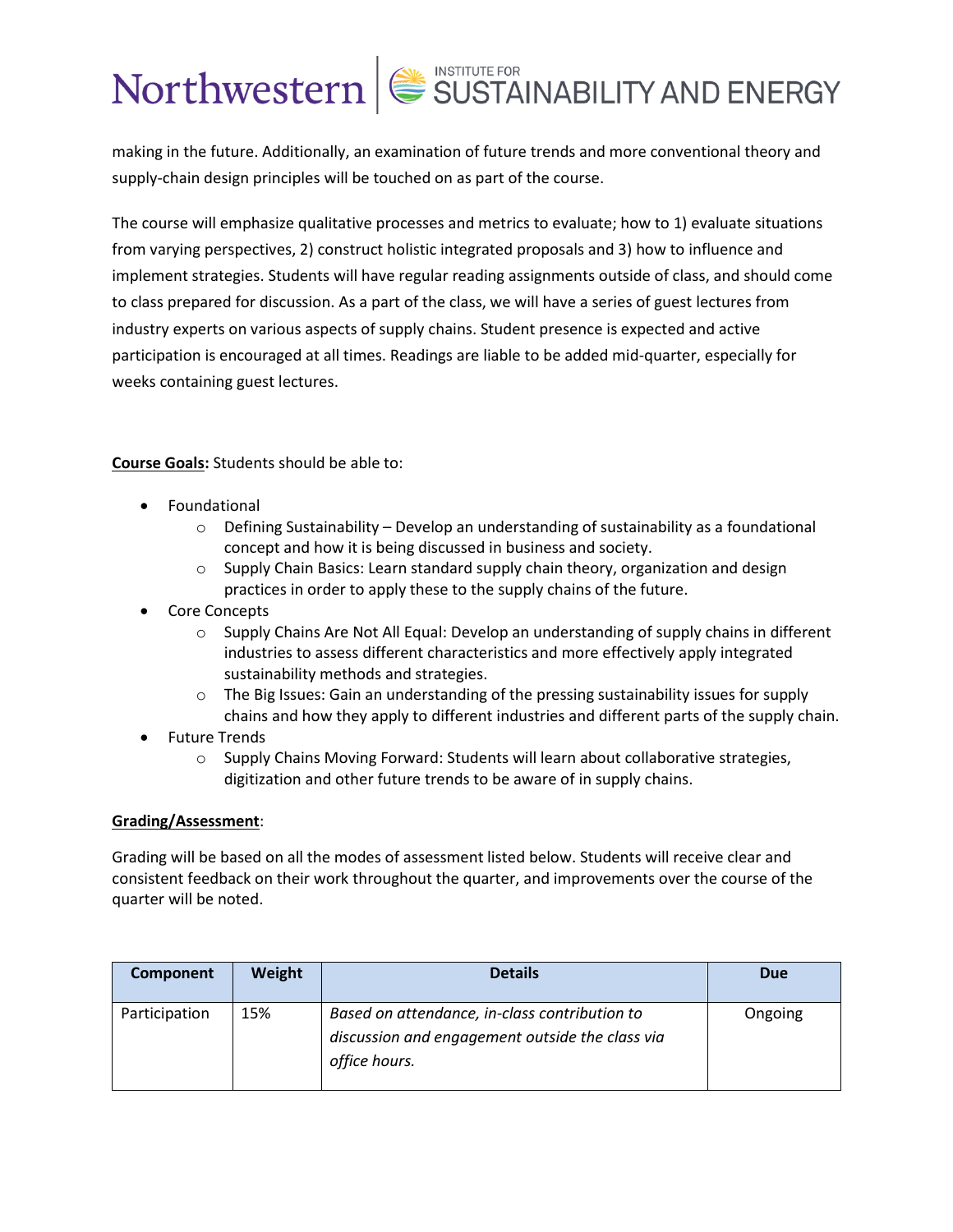|                     |            | Valuable contributions are not limited to presenting<br>original thoughts-you are expected to build on,<br>clarify and question the thoughts of your peers. You<br>are encouraged to use the Zoom chat and the 'raise<br>hand' feature to this end.                                                                                                                                                                                                                                                                                                                                                                                                                                                                                                                                                                                                                        |                                                                                  |
|---------------------|------------|----------------------------------------------------------------------------------------------------------------------------------------------------------------------------------------------------------------------------------------------------------------------------------------------------------------------------------------------------------------------------------------------------------------------------------------------------------------------------------------------------------------------------------------------------------------------------------------------------------------------------------------------------------------------------------------------------------------------------------------------------------------------------------------------------------------------------------------------------------------------------|----------------------------------------------------------------------------------|
| Case Write-         | 20%        | You will have to submit 2-3 page case write-ups,                                                                                                                                                                                                                                                                                                                                                                                                                                                                                                                                                                                                                                                                                                                                                                                                                           | Week #3                                                                          |
| Ups                 |            | responding to particular questions about the case<br>study                                                                                                                                                                                                                                                                                                                                                                                                                                                                                                                                                                                                                                                                                                                                                                                                                 | Week #7                                                                          |
| <b>Final Report</b> | 30%        | You are expected to submit an executive summary<br>position statement (no more than 10 sentences) and<br>a 3-4 page report supporting the position statement<br>by the end of the quarter.<br>Imagine you are working for a publicly traded<br>food/agricultural corporation, who are considering<br>various measures to make their supply chain more<br>sustainable. Without appealing to a simple sense of<br>morality (i.e. "it's just the right thing to do") or<br>specifically citing the broad concept of climate<br>change, present a convincing business case in favor<br>of investing in and integrating sustainability as part<br>of the supply chain. What are the key components of<br>the strategy, key tactics and overall approach? What<br>would be the first step to launch the strategy?<br>Quantitative metrics are valued, although not<br>necessary, | <b>Week #10</b>                                                                  |
| Final               | $10% +$    | The final presentation will be graded in three parts:                                                                                                                                                                                                                                                                                                                                                                                                                                                                                                                                                                                                                                                                                                                                                                                                                      | Groups assigned                                                                  |
| Presentation        | $20% + 5%$ | 10% of your grade is based on a 2-page<br>proposal your group submits at the end of<br>Week 5<br>20% of your grade is based on the group's<br>٠<br>final presentation in Week 10<br>5% of your grade is based on peer ratings<br>from your group                                                                                                                                                                                                                                                                                                                                                                                                                                                                                                                                                                                                                           | the end of Week<br>1<br>Proposal: Week<br>#5<br>Presentation:<br><b>Week #10</b> |
|                     |            | The 2 to 3-page proposal wil be the first step.                                                                                                                                                                                                                                                                                                                                                                                                                                                                                                                                                                                                                                                                                                                                                                                                                            |                                                                                  |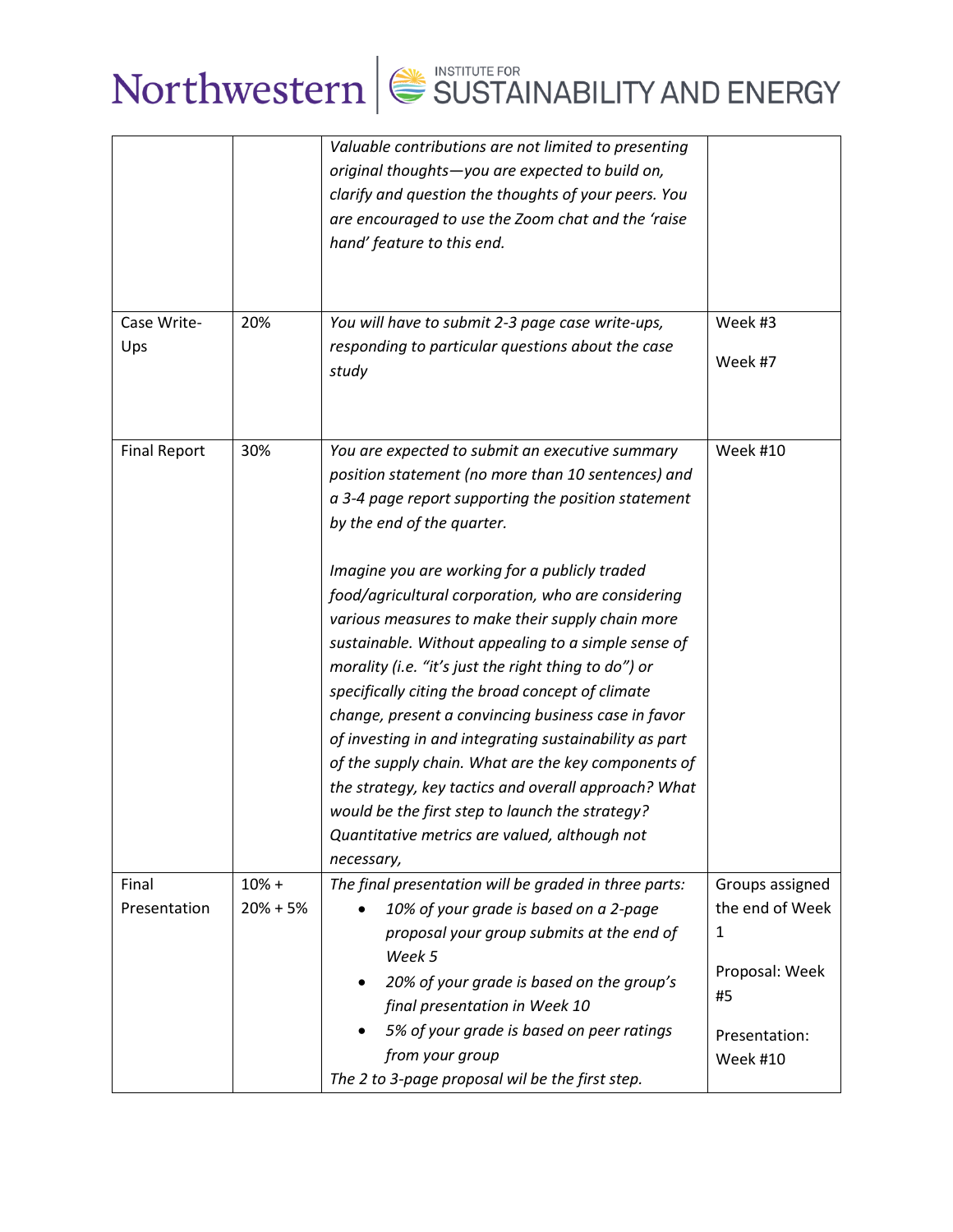

| The presentation should analyze the supply chain of   |
|-------------------------------------------------------|
| a large firm in any industry we discuss in class.     |
| Imagine yourselves as a group of outside consultants  |
| to the firm. Describe the supply chain, highlighting  |
| vulnerabilities, concerns and opportunities as you go |
| along. Suggest solutions and present a convincing     |
| argument (economic/ethical) to justify your group's   |
| suggestions.                                          |
|                                                       |
| The presentation should be an expansion of the        |
| proposal with findings, outstanding issues, rationale |
| for approach, priorities for the firm and             |
| recommendations to move forward.                      |
|                                                       |
|                                                       |

All questions and problems regarding grades must be presented in writing within one week after the test, homework, or project has been returned. The grading scale is fixed; please do not wait until the end of the quarter if you are concerned about the direction of your grade. Grades will be assigned based on all the work you have completed during the quarter using the following scale:

| A  | 93.333 to 100    | C     | 73.333 to 76.666 |
|----|------------------|-------|------------------|
| Д- | 90.000 to 93.333 | $C -$ | 70.000 to 73.333 |
| B+ | 86.666 to 90.000 | D+    | 66,666 to 70,000 |
| в  | 83.333 to 86.666 | D     | 63.333 to 66.666 |
| В- | 80,000 to 83,333 | D-    | 60.000 to 63.333 |
| C+ | 76,666 to 80,000 | F     | <60.000          |

It is expected that all work submitted for this class is original work of the student submitting. All suspected violations will be reported to the McCormick College of Engineering's Dean's Office in accordance with the NU Academic Integrity Policy.

Submitting Assignments: Extensions will only be granted in extenuating circumstances. All assignments must be submitted by 11:59pm on the due date via the Canvas page for the course. In the unlikely event that Canvas fails, email your assignment directly to your instructor.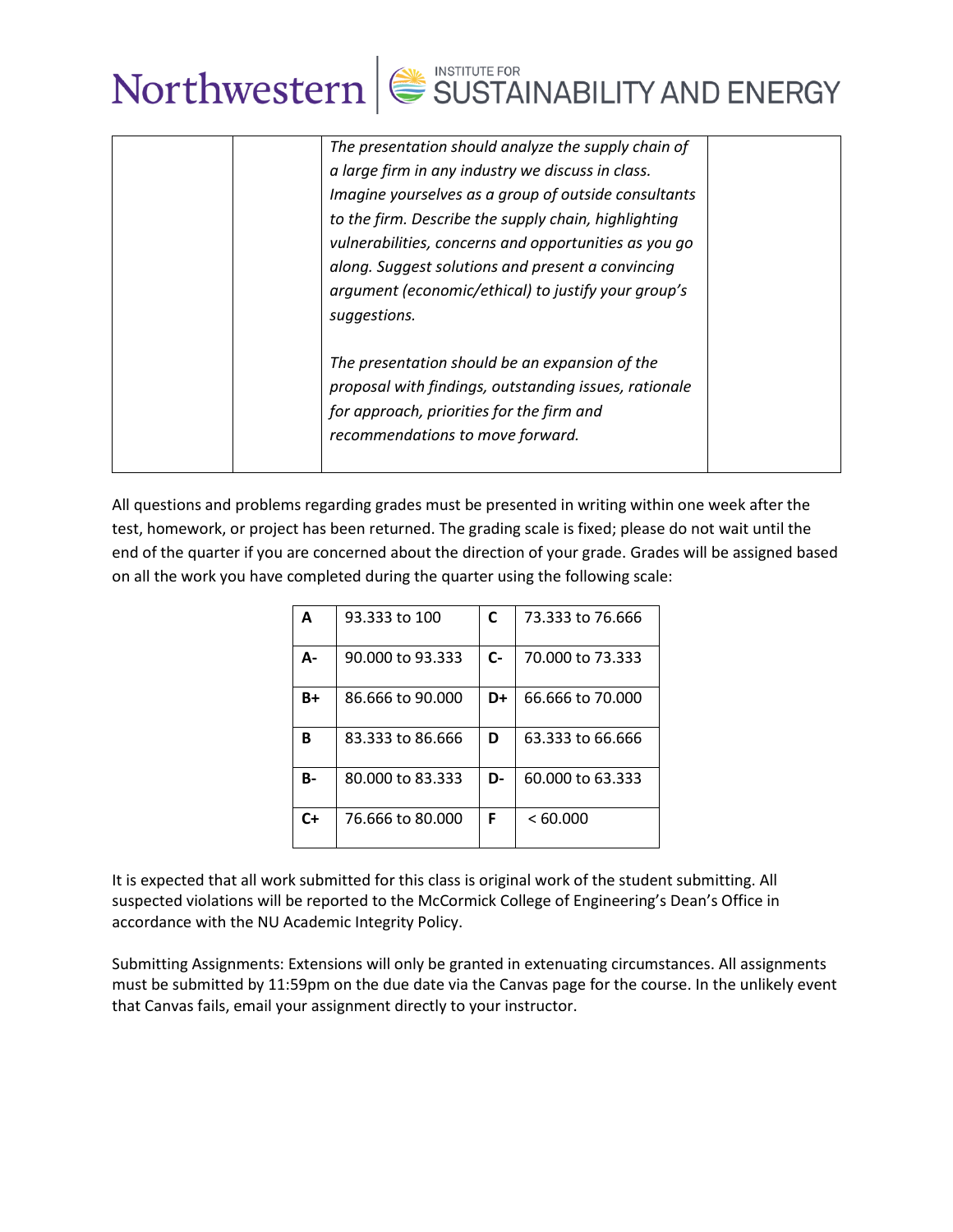



## **CLASS OUTLINE**

| <b>Weekly Topic</b>                            | <b>Description</b>                                                                                                                                                                                                                                                                                                                                                                                                                                                                                                                                     | <b>Assignments Due</b>                                                                                                                                                                                       |
|------------------------------------------------|--------------------------------------------------------------------------------------------------------------------------------------------------------------------------------------------------------------------------------------------------------------------------------------------------------------------------------------------------------------------------------------------------------------------------------------------------------------------------------------------------------------------------------------------------------|--------------------------------------------------------------------------------------------------------------------------------------------------------------------------------------------------------------|
| 1: Introduction and<br>Defining Sustainability | Introductions, expectations for the course,<br>technology and syllabus read-through.<br>Central themes and the Industry/Issue<br>matrix.<br>How do you define sustainability<br>personally? Is there one widely accepted<br>definition of sustainability?                                                                                                                                                                                                                                                                                              | Assign groups for final<br>presentation on Jan. 6th                                                                                                                                                          |
|                                                | Does the lack of one widely accepted<br>definition help or hurt the ability to<br>engage peers and integrate into<br>organizations?<br>READING: 25 Years Ago I Coined the Phrase,<br>Triple Bottom Line. Here' Why It's Time to<br>Rethink It. (HBR) Business Case Study #1:<br>Sustainability at IKEA Group                                                                                                                                                                                                                                           |                                                                                                                                                                                                              |
| 2: Supply Chain Theory                         | A brief history and overview of supply<br>chains.<br>Components of a supply chain: logistics,<br>operations, inventory, transportation,<br>sourcing, risk, sales.<br>Building a strategic framework to analyze<br>supply chains.<br>A practitioner perspective on evolving<br>supply chains to incorporate sustainability.<br>READINGS: Chopra and Meindl, Seven-Eleven<br>Japan Case Study pg 61-67 (Not a case<br>study for assignment) McKinsey - Starting at<br>the Source: Sustainability in the Supply<br>Chain HBR Article - A more Sustainable | Submit top three<br>companies for group<br>project by Wed. January<br>13 <sup>th</sup> at 11:59.<br>Approval of company<br>selections will be given to<br>the teams by Friday,<br>January 15 <sup>th</sup> . |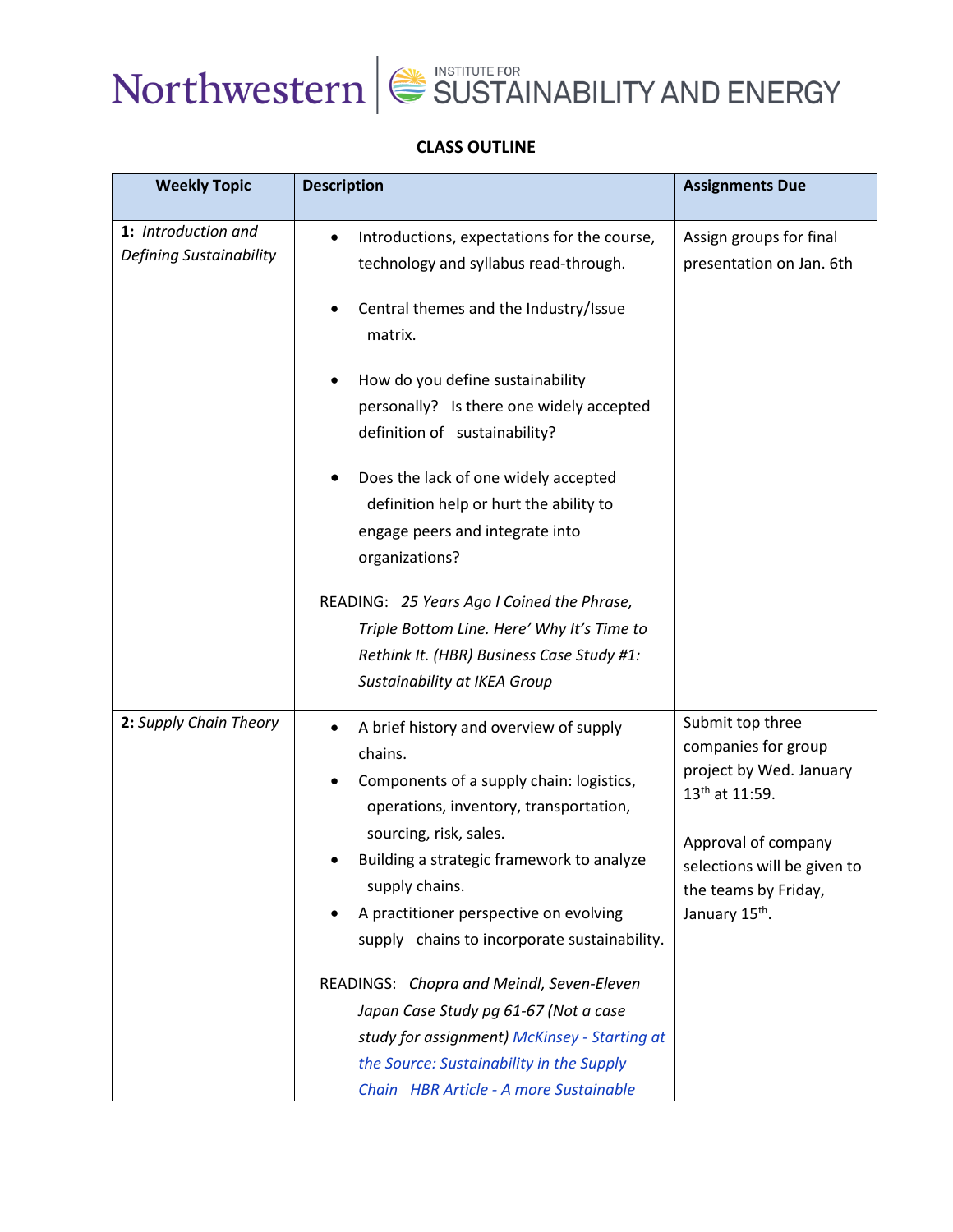|                                                                      | <b>Supply Chain</b>                                                                                                                                                                                                                                                                                                                                                                                                                                                                                                                                       |                                                                                                     |
|----------------------------------------------------------------------|-----------------------------------------------------------------------------------------------------------------------------------------------------------------------------------------------------------------------------------------------------------------------------------------------------------------------------------------------------------------------------------------------------------------------------------------------------------------------------------------------------------------------------------------------------------|-----------------------------------------------------------------------------------------------------|
| 3: State of the<br>Sustainability<br>Profession and Supply<br>Chains | Note: MLK Day is observed this week.<br>Overview and baseline of the Sustainability<br>Profession.<br>How are companies discussing the issue of<br>supply chain sustainability?<br>What are the emerging trends or concerns<br>in the profession regarding supply chains?<br>READINGS: GreenBiz State of the Profession<br>Report (pages 3-11 and 15-21) GreenBiz<br>Supply Chain Transparency Challenge 2018                                                                                                                                             | Case Study #1 Due<br>Wed. January 20 <sup>th</sup><br>11:59 pm (based on<br><b>IKEA Case Study)</b> |
| 4: Not All Supply Chains<br>Are Created Equal                        | Fundamental observation: not all supply<br>chains are the same.<br>Overview of supply chains in different<br>industries: manufacturing, CPG, food<br>service, technology, apparel/footwear.<br>Characteristics, challenges, transparency<br>and different analytical approaches.<br>A practitioners view of different supply<br>chains and how they compare and contrast<br>READINGS: GreenBiz Supply Chain Transparency<br>Summit Report - 2020 Starbucks<br><b>Corporation: Building a Sustainable Supply</b><br>Chain (not for write up, reading only) |                                                                                                     |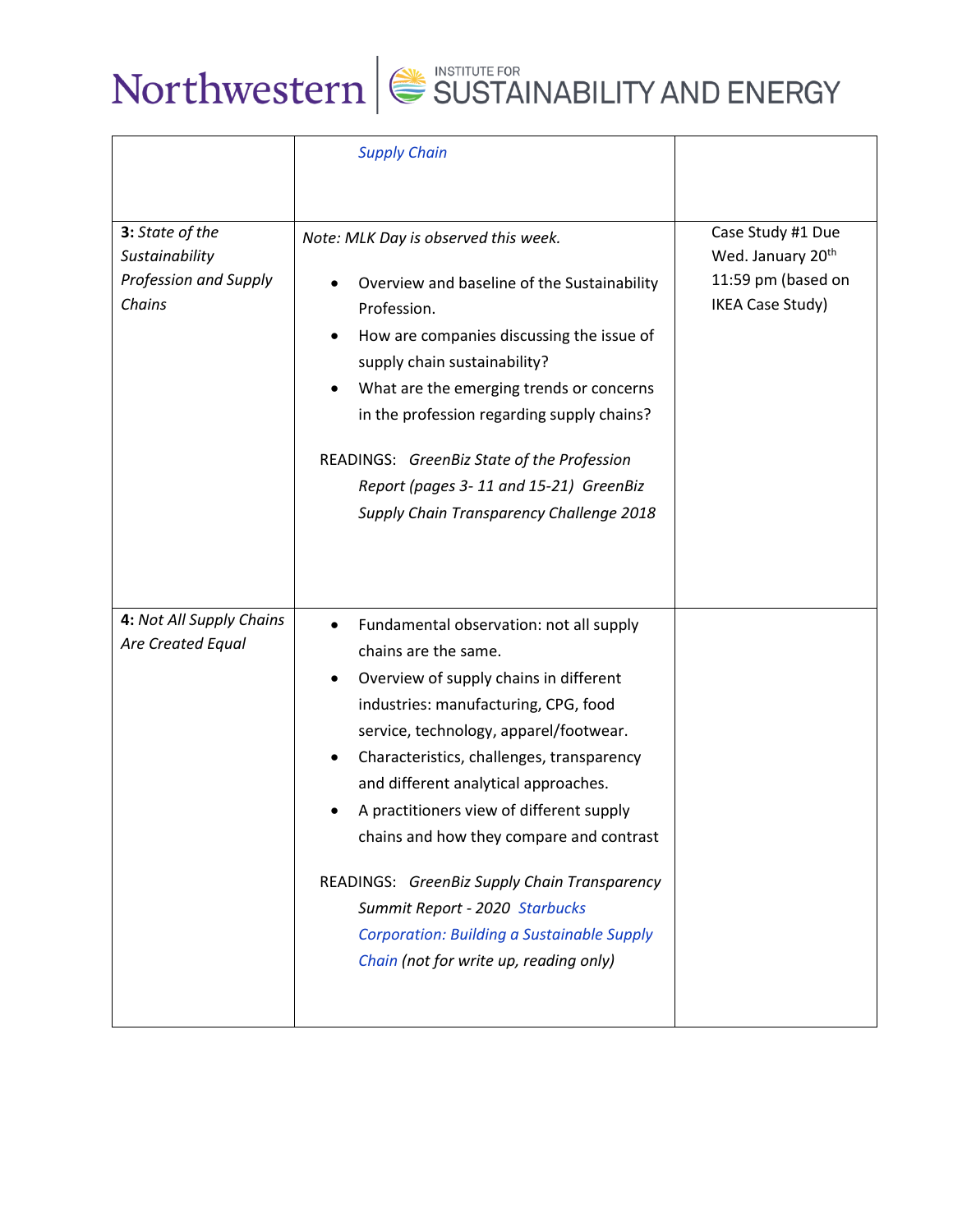

| 5: Big Issues: Climate,<br><b>Energy and Social</b><br>Equity<br>6: Big Issues: Natural | Climate as an issue to and opportunity for<br>supply chains.<br>Moving away from the politicization of<br>climate to drive impact.<br>What components of the supply chain<br>influence climate and energy decisions?<br>Social equity and the components of the<br>supply chain.<br>READINGS: MIT - Supply Chain Resilience in the<br><b>Era of Climate Change McKinsey - Could</b><br>climate become the weak link in your supply<br>chain?<br>$\bullet$                                                                                                                                                                             | 2-page group<br>presentation proposal<br>due. Wed. Feb. 3rd,<br>11:59 pm                          |
|-----------------------------------------------------------------------------------------|---------------------------------------------------------------------------------------------------------------------------------------------------------------------------------------------------------------------------------------------------------------------------------------------------------------------------------------------------------------------------------------------------------------------------------------------------------------------------------------------------------------------------------------------------------------------------------------------------------------------------------------|---------------------------------------------------------------------------------------------------|
| <b>Resources and Water</b>                                                              | The supply and demand for natural<br>resources and water and how it can inform<br>your approach.<br>Which supply chain components influence<br>these issues?<br>How does this issue connect to or impact<br>the different types of supply chains?<br>Evolving from water stewardship,<br>community implications of the supply chain.<br>The Water-Climate Nexus and the Real<br>'Value' of Water.<br>READINGS: Videos - Jason Clay, WWF How Big<br>Brands Can Save Biodiversity, TED Talk Case Study<br>#2 Growing Better Together: General Mills<br>Considers Pre- Competitive Collaboration to<br>Advance Sustainable Supply Chains |                                                                                                   |
| 7: Big Issues: Human<br>Rights, Working<br>Conditions, Circularity<br>and Packaging     | • A brief history of working conditions and human<br>rights in an international framework.<br>• Different approaches and the notion of 'human                                                                                                                                                                                                                                                                                                                                                                                                                                                                                         | Case Study #2 Due Wed.<br>Feb. 17 <sup>th</sup> 11:59pm (based<br>on General Mills Case<br>Study) |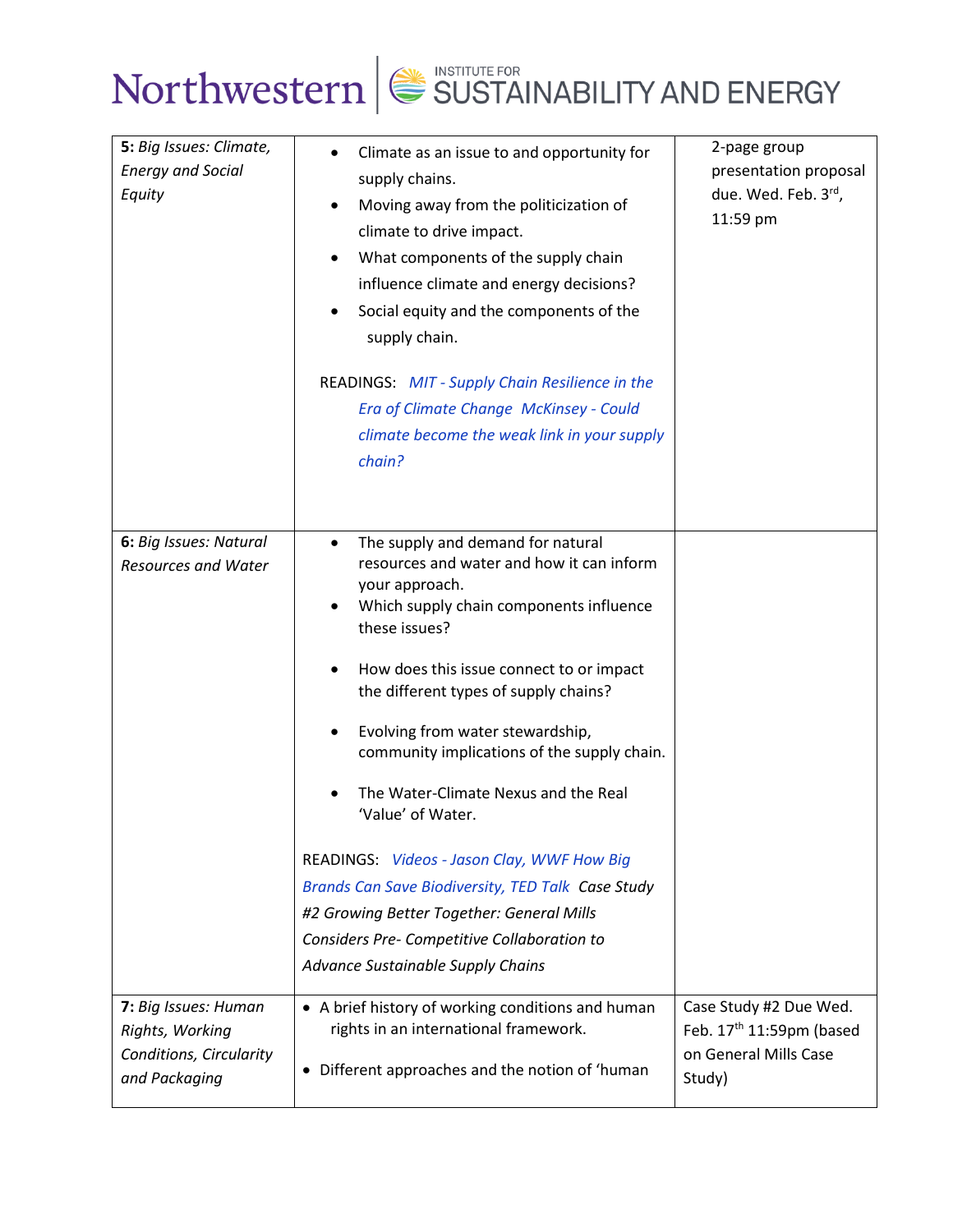

|                                                                | capital'.<br>• What supply chain functions can influence the<br>issue?<br>• How does this issue connect to or impact the<br>different types of supply chains?<br>READINGS: HBR - Nike: Sustainability and Labor<br>Practices 1998-2013 (not for write up assignment,<br>reading only) TBC Packaging Reading                                                                                                                                                                                                                            |  |
|----------------------------------------------------------------|----------------------------------------------------------------------------------------------------------------------------------------------------------------------------------------------------------------------------------------------------------------------------------------------------------------------------------------------------------------------------------------------------------------------------------------------------------------------------------------------------------------------------------------|--|
| 8: Designing<br>Sustainability into the<br><b>Supply Chain</b> | Making the case for a sustainable supply<br>chain.<br>Introducing materiality analysis and<br>benchmarking.<br>How do you identify and engage<br>stakeholders?<br>Defining 'total value' and internalizing the<br>externalities.<br>How do you influence action and<br>integration? What is the role of leadership<br>and governance?<br>Applying metrics and managing suppliers.<br>READINGS: BSR - Supply Chain Leadership<br>Ladder WBCSD - Sustainability and<br>enterprise risk management: The first step<br>towards integration |  |
| 9: Future Trends                                               | Resilience: Moving from supply chain<br>$\bullet$<br>sustainability to value-chain resiliency.<br>Stakeholder collaborations, precompetitive<br>collaborations, cross-industry<br>collaborations.<br>Waste and materials management.<br>Public goals to aligned business<br>frameworks.<br>Impacts of digitization                                                                                                                                                                                                                     |  |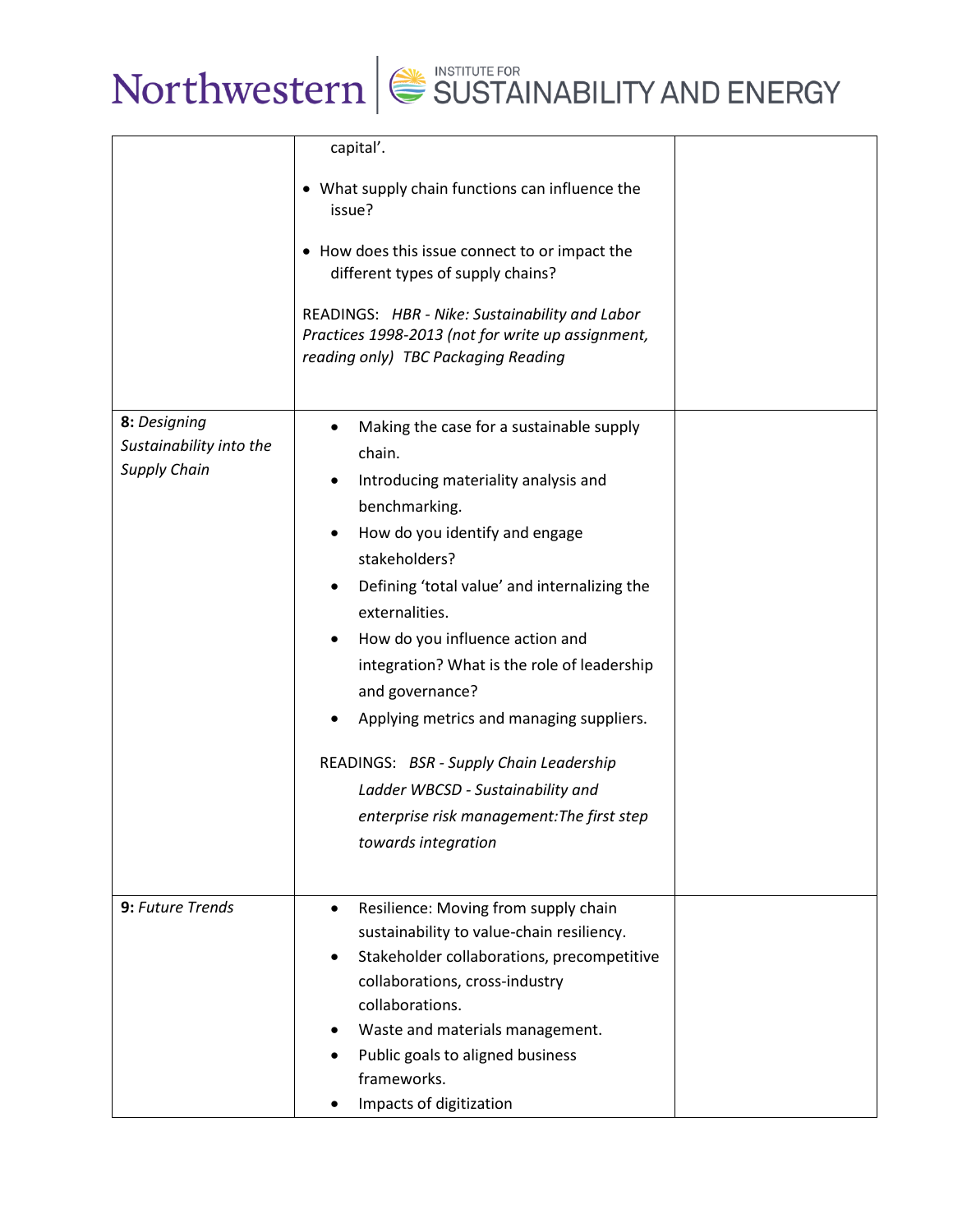

|                                     | READING:<br>Greening Global Supply Chains Report - The<br><b>Sustainability Consortium</b><br>ERM Report - Building Business Resilience for the<br>Decade of Action                                                                                                              |                                                                                                  |
|-------------------------------------|----------------------------------------------------------------------------------------------------------------------------------------------------------------------------------------------------------------------------------------------------------------------------------|--------------------------------------------------------------------------------------------------|
| 10: Presentations and<br>Conclusion | Group presentations followed by Q&A sessions.<br>Wrapping up the course: key learnings,<br>reviewing the industry/issue matrix.<br>The power of shareholder proposals in shaping<br>corporate agendas.<br>The pressing need for multi-stakeholder<br>collaboration and dialogue. | Final Reports and Final<br>Presentations due by<br>Sunday, March 7 <sup>th</sup> at<br>11:59 pm. |

## **COVID-19 Classroom Expectations Statement**

Students, faculty, and staff must comply with University expectations regarding appropriate classroom behavior, including those outlined below and in the COVID-19 Code of Conduct. With respect to classroom procedures, this includes:

- Policies regarding masking and social distancing evolve as the public health situation changes. Students are responsible for understanding and complying with current masking, testing, Symptom Tracking, and social distancing requirements.
- In some classes, masking and/or social distancing may be required as a result of an Americans with Disabilities Act (ADA) accommodation for the instructor or a student in the class even when not generally required on campus. In such cases, the instructor will notify the class.
- No food is allowed inside classrooms. Drinks are permitted, but please keep your face covering on and use a straw.
- Faculty may assign seats in some classes to help facilitate contact tracing in the event that a student tests positive for COVID-19. Students must sit in their assigned seats.

If a student fails to comply with the COVID-19 Code of Conduct or other University expectations related to COVID-19, the instructor may ask the student to leave the class. The instructor is asked to report the incident to the Office of Community Standards for additional follow-up.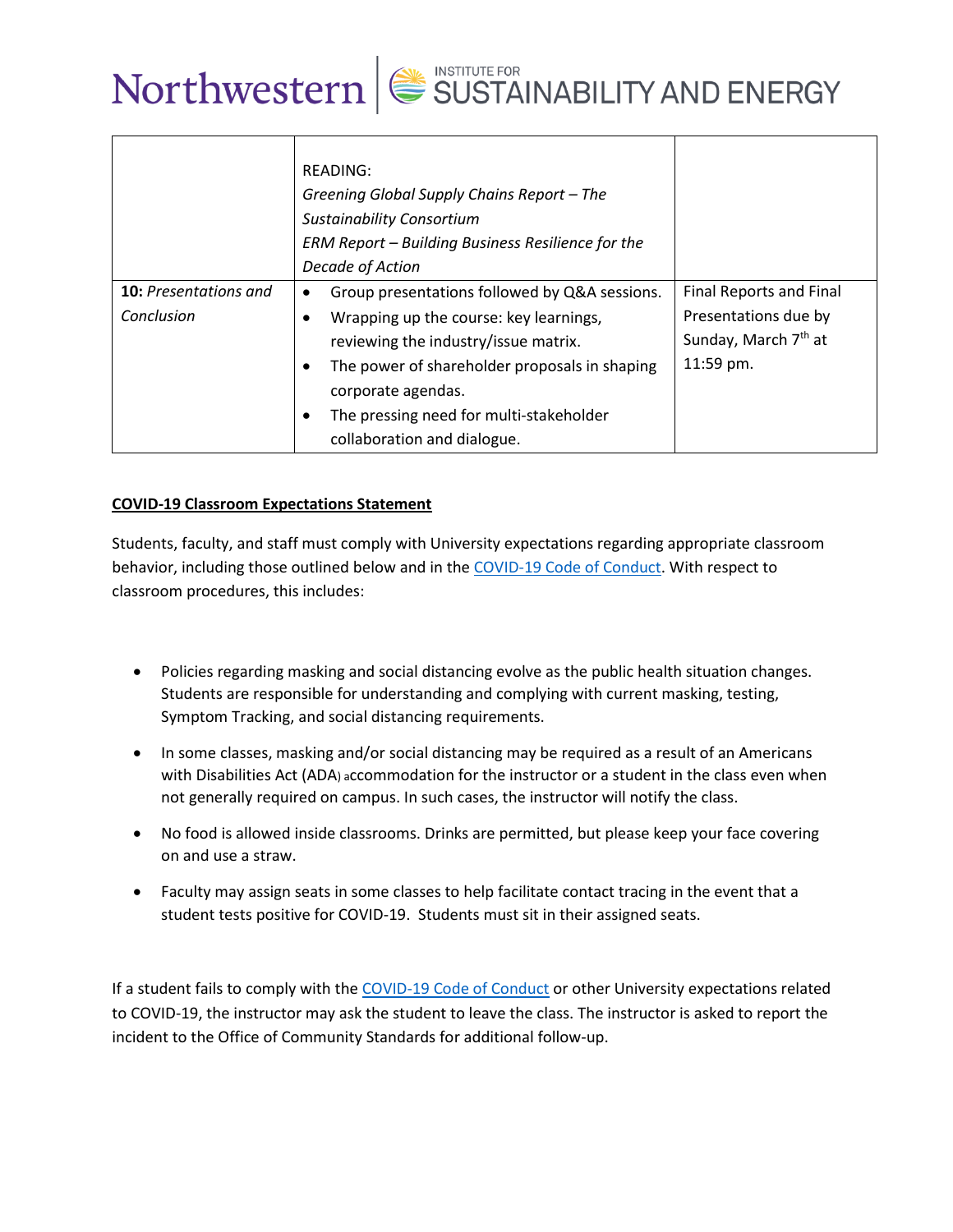

## **Class Recording**

This class or portions of this class will be recorded by the instructor for educational purpose and available to the class during the quarter. Your instructor will communicate how you can access the recordings. Portions of the course that contain images, questions or commentary/discussion by students will be edited out of any recordings that are saved beyond the current term.

Unauthorized student recording of classroom or other academic activities (including advising sessions or office hours) is prohibited. Unauthorized recording is unethical and may also be a violation of University policy and state law. Students requesting the use of assistive technology as an accommodation should contact AccessibleNU. Unauthorized use of classroom recordings – including distributing or posting them – is also prohibited. Under the University's Copyright Policy, faculty own the copyright to instructional materials – including those resources created specifically for the purposes of instruction, such as syllabi, lectures and lecture notes, and presentations. Students cannot copy, reproduce, display, or distribute these materials. Students who engage in unauthorized recording, unauthorized use of a recording, or unauthorized distribution of instructional materials will be referred to the appropriate University office for follow-up.

### **Expectations for Class Participation**

Being prepared for class is about more than just showing up, it's also about making sure you've completed the readings, homework, etc. so that you are able to make thoughtful contributions during class. Sitting silently and/or being unprepared can damage your participation grade. When in a virtual class, we expect students to keep their camera and mute on as much as possible. When in the classroom, we expect students to keep their phones off and put away.

### **Academic Integrity**

Academic integrity is taken very seriously at Northwestern. Students are responsible for reading and understanding Northwestern's Academic Integrity policies. All suspected violations will be reported to the McCormick College of Engineering's Dean's Office. These include cheating, plagiarism, fabrication, unfair advantage, unauthorized collaboration, and aiding and abetting of academic dishonesty. Students found in violation of academic integrity may receive a zero on the assignment or a failing grade for the course and may be suspended or permanently expelled from the University. See Academic Integrity: A Basic Guide for more information.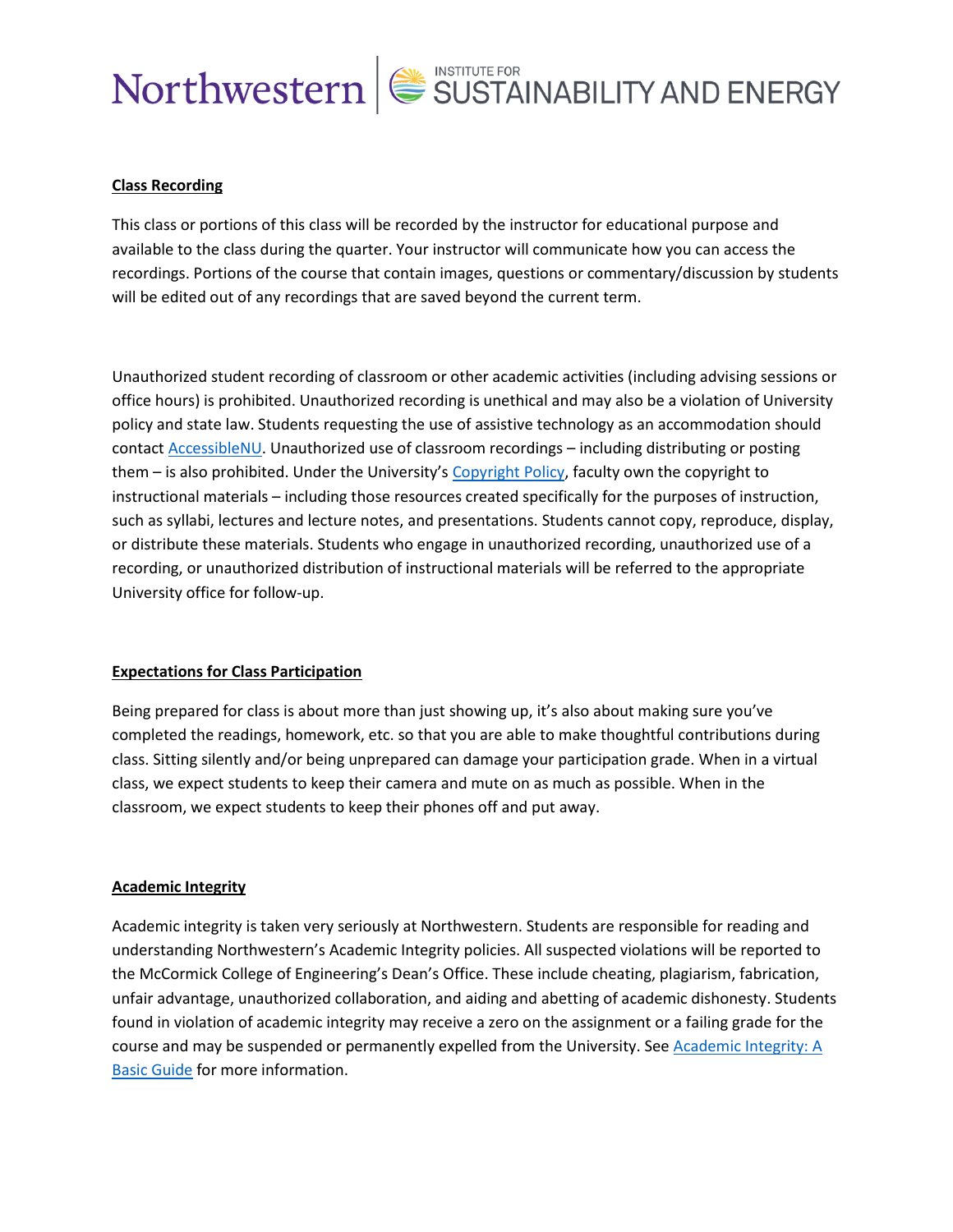## **The Writing Place**

When working on writing assignments for this class, I encourage you to visit the Writing Place, Northwestern's peer writing center. You will work with juniors and seniors who have been trained to provide you feedback and assistance on any type of writing at any stage in the writing process. They will not edit your work. Rather, they will work with you to brainstorm ideas, organize or outline an essay, clarify your argument, document your sources correctly, or refine grammar and style.

## **Accessibility Statement**

Northwestern University is committed to providing the most accessible learning environment as possible for students with disabilities. Should you anticipate or experience disability-related barriers in the academic setting, please contact AccessibleNU to move forward with the university's established accommodation process (e: accessiblenu@northwestern.edu; p: 847-467-5530). If you already have established accommodations with AccessibleNU, please let me know as soon as possible, preferably within the first two weeks of the term, so we can work together to implement your disability accommodations. Disability information, including academic accommodations, is confidential under the Family Educational Rights and Privacy Act.

## **Illness and Medical Leave of Absence**

Review the University's policy on missing academic work due to illness. Your instructor cannot waive an assignment missed due to illness unless the illness can be verified (e.g., by University Health Services or other licensed health professionals).

## **Discrimination and Sexual Harassment**

Northwestern's Policies on Discrimination, Harassment, and Sexual Harassment apply to all members of the University community, including students, staff, faculty, and third parties. Any student, staff, faculty member, or third party who believes that they have been discriminated against or harassed on the basis of their race, color, religion, national origin, sex, sexual orientation, gender identity, gender expression, pregnancy, parental status, marital status, age, disability, citizenship, veteran status, genetic information or any other classification protected by law, should contact the Office of Equity at (847) 467- 6571. Additional information about the University's discrimination and harassment policies, including the campus resources available to assist individuals with discrimination or harassment concerns, is available online on the Office of Equity Website. Students, staff, and faculty who report harassment, discrimination, or sexual misconduct are also protected under the University's Policy on Non-Retaliation.